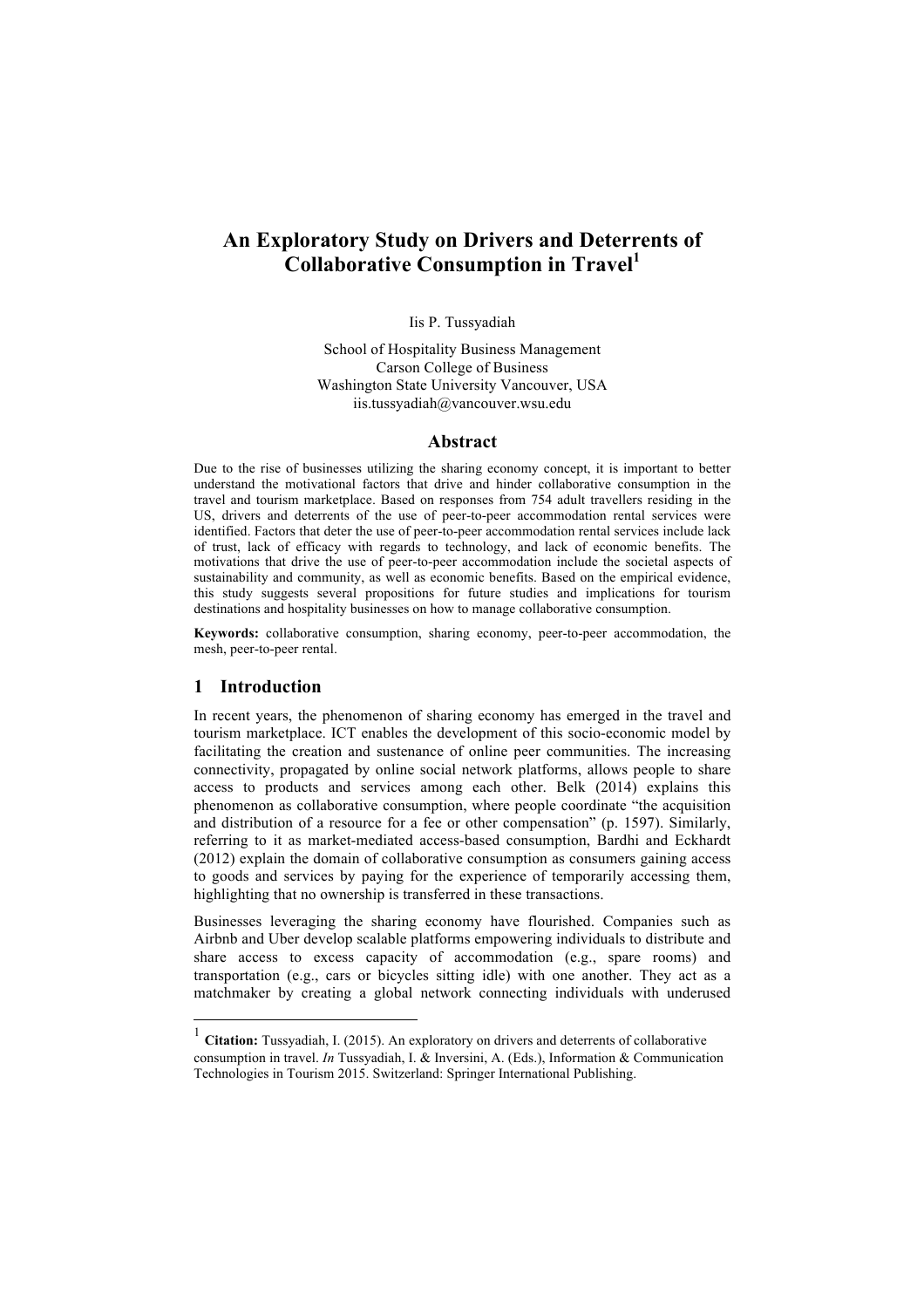assets and others who are willing to pay for using them and, in so doing, allocating resources where they are needed (Economist, 2013). Revenues generated from the sharing economy have surpassed US\$3.5 billion in 2013 with growth exceeding 25%, making it a disruptive economic force (Geron, 2013).

Many believe that the sharing economy is an appealing alternative for consumers due to its economic benefits (i.e., low cost), which was considered important after the global economic crisis (Bardhi & Eckhardt, 2012; Walsh, 2010). However, Botsman and Rogers (2011) argue that collaborative consumption is driven by motivations that extend beyond cost-savings. Gansky (2010) suggests the changing consumers' attitude towards consumption as a motivational factor that drives the sharing economy. Consumers are willing to try out new brands (Gansky, 2010) and are more open to new ways of accessing what they need (Botsman & Rogers, 2011; Bardhi & Eckhardt, 2012). Additionally, consumers are increasingly aware of the pressure that (over)consumption can pose to the environment. The idea of sharing idle capacity to reduce environmental concerns, the renewed belief in the importance of community, and cost-consciousness move consumers towards the practice of sharing, openness and collaboration (Botsman & Rogers, 2011; Walsh, 2011). Hence, it is suggested that collaborative consumption will continue to grow even when the economy is fully recovered.

The sprouting business model presents opportunities and challenges for travel and hospitality business as well as tourism destinations. According to a study by HR&A Advisors (Geron, 2012), travellers utilising Airbnb spent a total of US \$56 million in San Francisco, CA over the course of one year, generating income that is crucial to the local residents. On the other hand, the rise of such businesses also poses a critical question as to whether it creates a new market in the travel industry or replaces existing one (i.e., serves as a substitute to the established accommodation sector). Additionally, it is also important to assess the longevity of such business model given the ever-changing business environment in travel. To provide answers to this research issue, it is important to identify the motivational factors that drive or hinder travellers from engaging in collaborative consumption and to assess the potential impacts of this business model in creating a new tourism and hospitality market. Hence, using peerto-peer accommodation rental services as a context, the goals of this study are threefold: (1) to identify the market characteristics of collaborative consumption (i.e., who the users are and how they are different from non-users), (2) to assess the motivational factors that drive collaborative consumption among users, and (3) to assess the deterrents of collaborative consumption among non-users.

## **2 Literature Review**

#### **2.1 Personal Innovativeness and Collaborative Consumption**

Understanding the characteristics of consumers who participate in collaborative consumption will provide a better understanding of the market and its behavioural patterns. Demographic characteristics are associated with the market of the sharing economy. For example, Olson (2013) shows that younger demographics find collaborative consumption appealing (32% of Gen X and 24% of Millenials, in contrast to 15% of Baby Boomer). Even though it seems counterintuitive, she also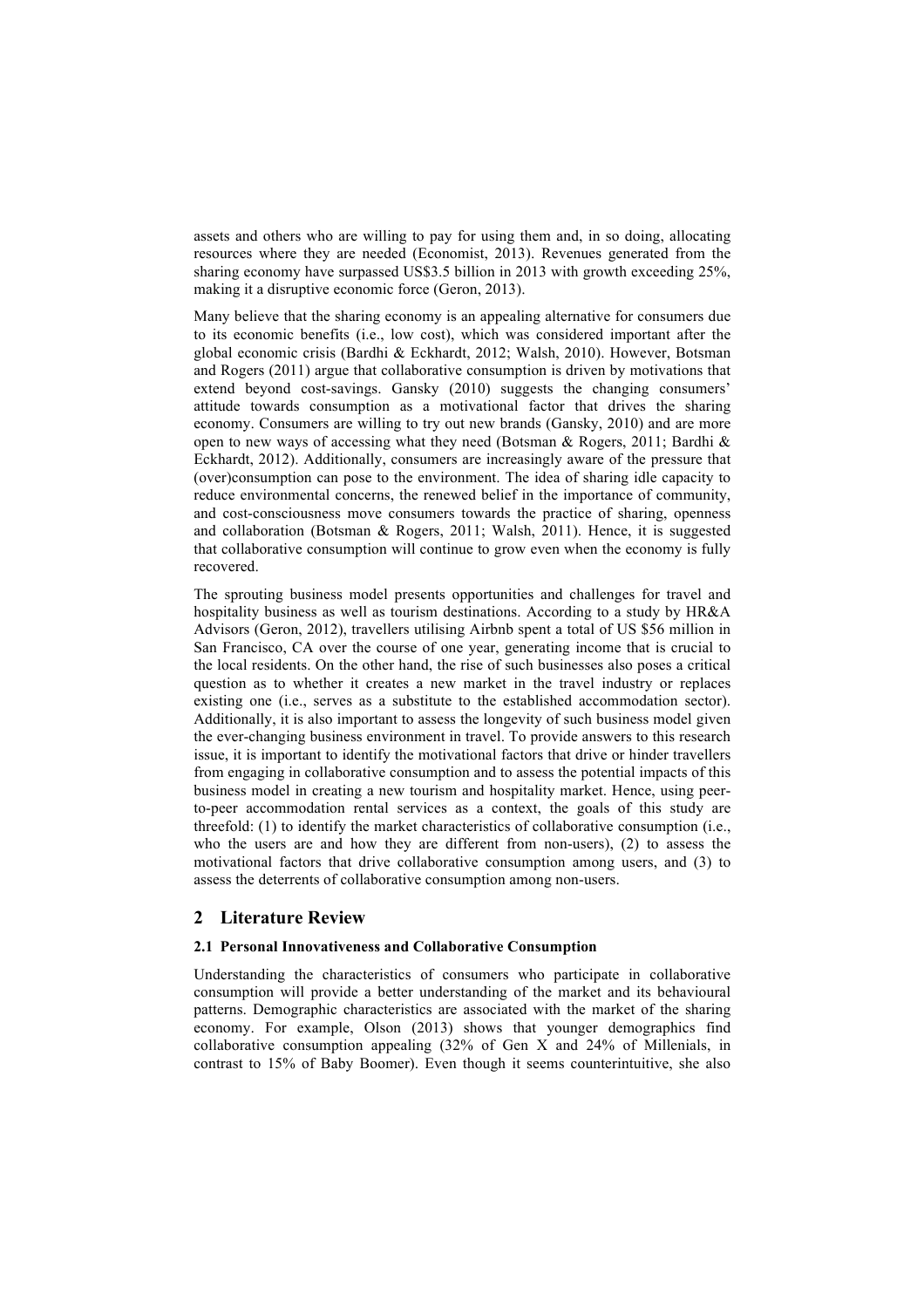shows that consumers with higher income levels are more likely to participate in collaborative consumption. Collaborative consumption is characterized as innovative and on-trend (Botsman & Rogers, 2010; Walsh, 2011); a reinvention of what it means to be a citizen (Buczynski, 2013). Hence, the diffusion of collaborative consumption can be associated with personal innovativeness traits, which explain consumers' proneness to try out new things, products, ideas, technologies, etc. Indeed, literature in marketing and management emphasizes the importance of lead users (i.e., those who are ahead of an important marketplace trend), suggesting them as a valuable resource for development, adoption, and diffusion of new products and services (von Hippel, 1986). In line with diffusion theory (Rogers & Shoemaker, 1971), it is suggested that there are always some consumers that perceive the need for new products earlier than others. These innovative consumers expect high benefits from new products and services and tend to adopt new products and services more heavily and quickly than others (Urban & von Hippel, 1988). Therefore, it is suggested that consumers who participate in collaborative consumption are more innovative.

Based on the abstraction level of the traits, the measurement of personal innovativeness is differentiated into general and domain-specific innovativeness (DSI) (Goldsmith & Hofacker, 1991). DSI reflects consumers' tendency to adopt new products within a specific domain of interest (e.g., product category). Past research confirms that DSI is more predictive of a particular behaviour than the general innovativeness traits (Agarwal & Prasad, 1998; Goldsmith, Freiden, & Eastman, 1995). Therefore, DSI should be applied to travel/tourism and ICT domains in order to predict travel-related behaviour involving the use of ICT. For example, Couture et al. (2013) show that innovativeness in the domain of tourism positively influences online behaviour, which includes number of visits to travel websites, average time between visits, online travel purchase, and other behaviours when using travel websites. Therefore, it can be suggested that users of collaborative consumption have high innovativeness traits in the domain of tourism. Perceived innovativeness in the domain of ICT is defined as an individual's willingness to try out, or experiment with, new technologies (Agarwal & Prasad, 1998). Empirical evidence from e-commerce research indicates the predominance of this variable as a predictor of online behaviours (Goldsmith & Lafferty, 2001). For example, San-Martín and Herrero (2012) suggest that innovativeness in ICT influences traveller's intention to make a reservation for rural accommodation online. Therefore, it can be suggested that users of collaborative consumption have high innovativeness traits in the domain of ICT.

#### **2.2 The Motivational Factors for Collaborative Consumption**

In a market report on collaborative economy, Owyang (2013) suggests three drivers of collaborative consumption: societal (e.g., increasing population density, drive for sustainability, desire for community, etc.), economic (e.g., monetize excess inventory, increase financial flexibility, etc.), and technology (e.g., social networking, mobile devices, and payment system). From the consumers' perspective, several motivations underlying participation in collaborative consumption have been suggested, despite supported by anecdotal evidence. The global economic crisis caused consumers to rethink their values (Gansky, 2010), to be more mindful with their spending habits, and to be more resourceful (Comunispace/Ogilvy, 2011). In an increasingly liquid society where the relationship between attachment to material possession and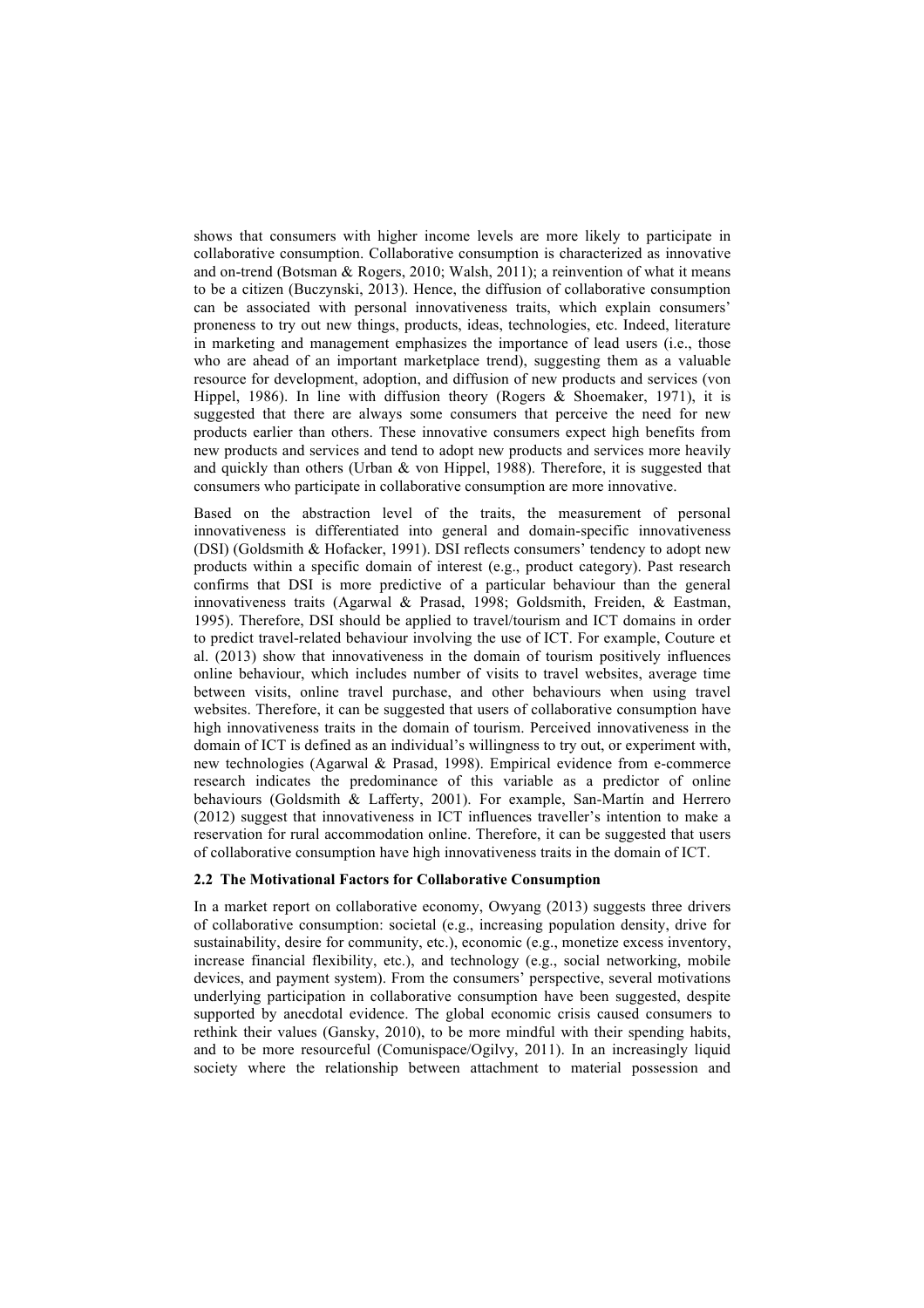wellbeing has become problematic, what is valued are ever changing (Bardhi  $\&$ Eckhardt, 2012; Botsman & Rogers, 2010). The movement towards collaborative consumption is driven by the increasing value of access as an alternative mode of consumption, as opposed to ownership (Bardhi & Eckhardt, 2012; Botsman & Rogers, 2010). That is, collaborative consumption is perceived as offering more value with less cost (Botsman & Rogers, 2010; Gansky, 2010; Lamberton & Rose, 2012; Sacks, 2011). In summary, consumers are motivated to participate in collaborative consumption for its economic benefits (i.e., cost-savings for better value).

An increasing awareness of environmental pressure drives people to find ways to use resources more efficiently in order to have a more sustainable society (Gansky, 2010). Indeed, since inefficient use of natural and human resources causes environmental harms, resource redistribution approach was born to offer an economic and social framework that enhances sustainability by efficiently deploying excess capacity of resources. Collaborative consumption is believed to help reduce the negative impacts on the environment because it reduces the development of new products and the consumption of raw materials (Botsman & Rogers, 2010; Walsh 2011). For consumers with a greater preference towards greener consumption, collaborative consumption can be considered a manifestation of sustainable behaviour.

Since social network and collaboration fuel collaborative consumption, direct peer-topeer interactions and the sharing of personal experiences allow participants to create and maintain social connections with others. Participating in collaborative consumption is an opportunity to make new friends and to develop meaningful connections (Botsman & Rogers, 2010). Collaborative consumption platforms not only help strangers to meet and communicate online, they also allow individuals and communities to meet physically. Peer-to-peer accommodation rentals such as Airbnb foster direct interactions between hosts and guests (i.e., by sharing personal experiences), allowing travellers to connect with local communities. Additionally, due to the increasing importance of reputation in the era of peer-to-peer reviews (i.e., where consumers and producers are publicly rated for their service performance), collaborative consumption is a new way for people to gain recognition and reputation capital (Botsman & Rogers, 2010), to ensure that one "can be trusted" in the social marketplace. Guests and hosts rate each other on Airbnb, making it a big incentive to deliver good experience and, hence, to accumulate trustworthiness and reputation. Therefore, it is suggested that social connection and reputation motivate consumers to engage in collaborative consumption.

To date, empirical studies verifying the suggested motivational factors for collaborative consumption are extremely limited. One notable study by Hamari, Sjöklint, and Ukkonen (2013) suggests the motivations driving people to participate in online collaborative consumption with a consideration of self-determination theory, previous studies on parallel sharing, and context-specific adjustment (i.e., subjects were users of Sharetribe,  $N = 156$ ). They conceptualize and test four drivers of attitude towards and behavioural intention for collaborative consumption: sustainability, enjoyment, reputation, and economic benefits. The results from this study show that the factors of enjoyment and economic benefits significantly affect behavioural intention for collaborative consumption, while sustainability and enjoyment drive attitude towards collaborative consumption.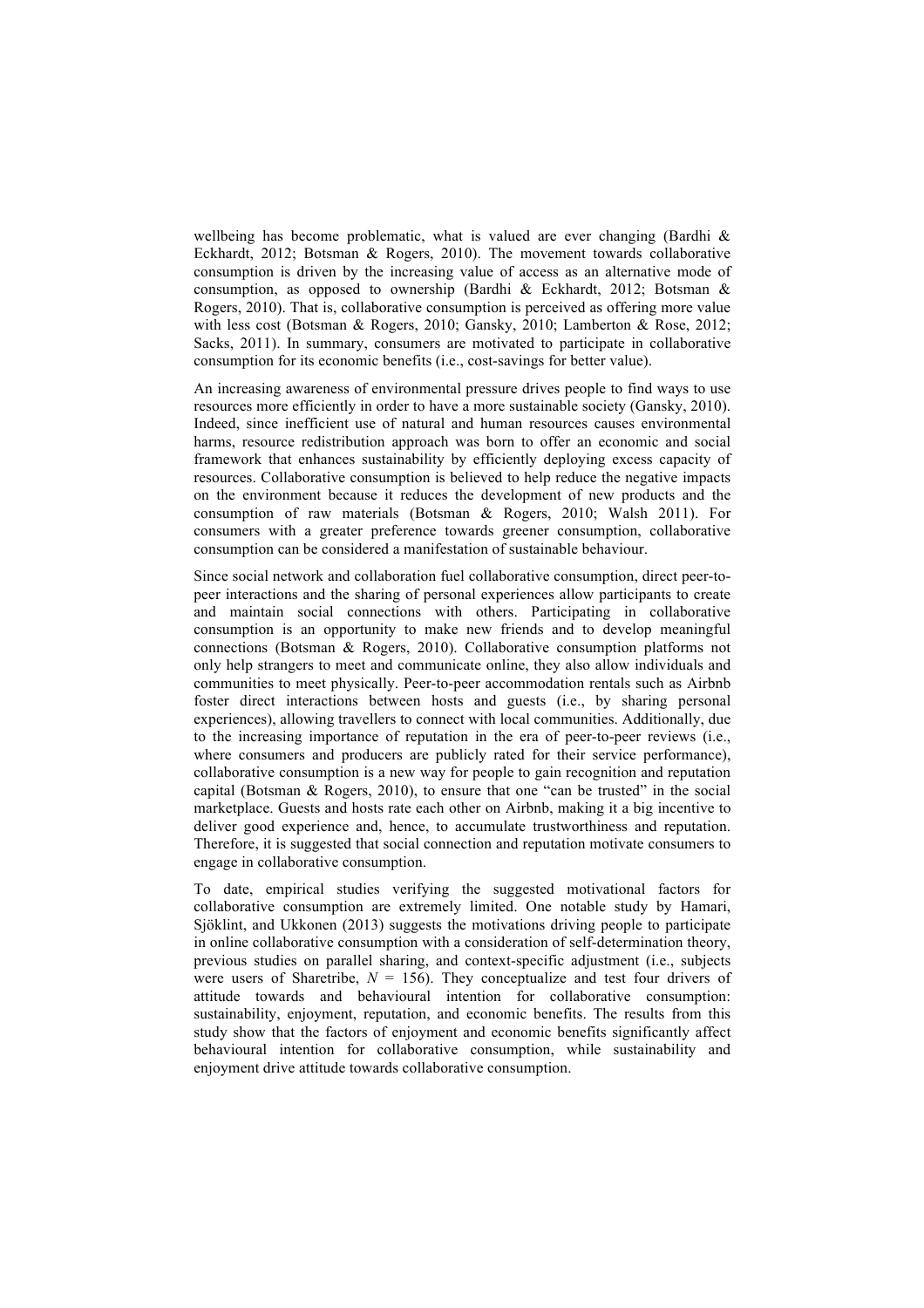#### **2.3 Barriers to Collaborative Consumption**

Owyang (2013) suggests several challenges associated with the collaborative economy concept, which stem from perceived disruption of existing regulation, lack of trust between peer-to-peer users, lack of reputation and standard, opposition from existing businesses, and uncertainty over the longevity of the business models. Further, Olson (2013) suggests trust as the most cited barrier to collaborative consumption, which includes the basic mistrust among strangers and concerns for privacy. As suggested by Botsman and Rogers (2010), collaborative consumption implies trusting strangers to a varying degree. To use peer-to-peer accommodation is to believe that it is safe to spend some times at the guest room of a perfect stranger. Furthermore, Keymolen (2013) argues that the mediation of ICT brings forth new complexities to trust relations in the context of collaborative consumption. The central role of ICT in mediating collaborative consumption implies "trust through technology," which results in interpersonal system trust that is built and shaped by ICT. Indeed, in the context of collaborative commerce, technology trust plays a significant role in companies' willingness collaborate (e.g., Ratnasingam, 2004). Therefore, as a deterrent of collaborative consumption, lack of trust can be rooted from trust relations among users (i.e., interpersonal trust between buyers and sellers), trust relations between users and technology (e.g., trust with the payment systems), and trust relations between users and the company (e.g., perceived uncertainty and regulatory issues).

Another deterrent is associated with the perceived utility of collaborative consumption. Sacks (2011) provides anecdotal evidence that collaborative consumption is preferred by consumers because it allows access to a desired product with lower costs. From their study on motion picture file sharing systems, Hennig-Thurau, Henning, and Sattler (2007) confirm that consumers find the sharing economy attractive when they perceive that the benefits outweigh the cost. Hence, it can be suggested that the perceived lack of economic benefits (i.e., lack of costsavings) prevents consumers from participating in collaborative consumption (Buczynski, 2013). Consistent with this suggestion, Olson (2013) also shows that consumers are concerned of receiving bad quality products and services and that the value from collaborative consumption is not worth the effort. Finally, as collaborative consumption is enabled by ICT, consumers' adoption of collaborative consumption can be influenced by the characteristics of technology. For example, in the context of collaborative commerce, ease of use, complexity and trialability of the technology systems (as suggested in innovation diffusion theory; Rogers, 2003) are considered important adoption factors that allow multiple users to interact, collaborate, and transact with each other using an online platform (e.g., Chong, Ooi, & Sohal, 2009; Park, Suh, & Lee, 2004). Comparably, consumers will not participate in collaborative consumption if they find the technology systems too complex. In other words, lack of technology efficacy deters consumers from participating in collaborative consumption.

## **3 Methodology**

Due to the recent emergence of this research topic and the limited empirical support for the motivational factors underlying collaborative consumption, in order to achieve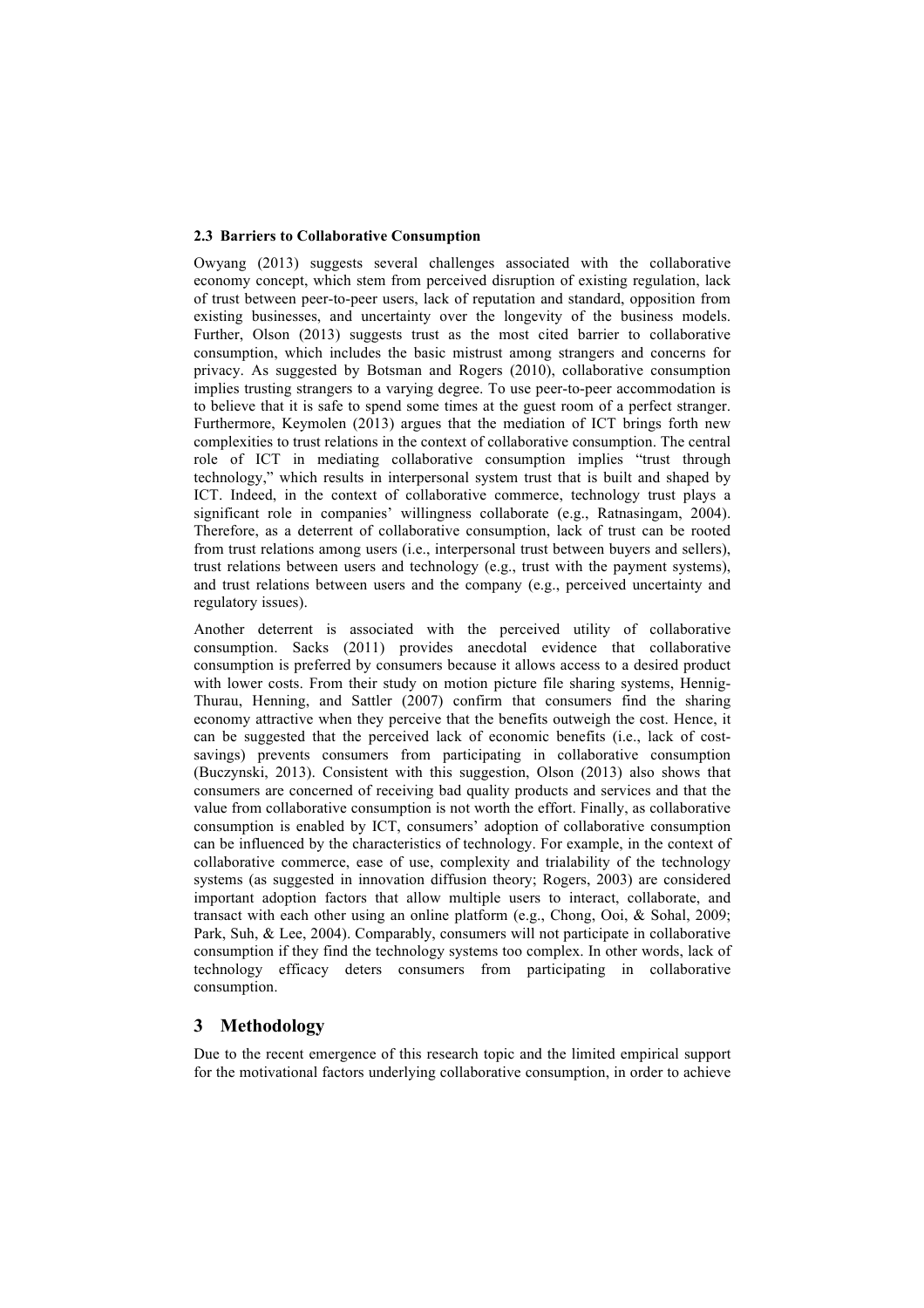the three research goals, this study applies an exploratory approach to gauge the drivers and deterrents for collaborative consumption. Following the definition provided by Belk (2014), this study focuses on peer-to-peer accommodation rentals (such as Airbnb) and excludes free peer-to-peer accommodation (such as Couchsurfing) and other forms of nonreciprocal, uncompensated social sharing practices. An online survey was administered to capture responses from adult travellers residing in the US. A questionnaire was designed to explore both drivers and deterrents for collaborative consumption. A list of motivational factors was developed from evidence as suggested in literature and the media consisting of 16 items corresponding to economic benefits, sustainability, social connection, reputation, enjoyment, and other benefit factors. Similarly, a list of potential deterrents was developed, consisting of 12 items representing trust, privacy and security, self-efficacy, cost-savings, and other practical issues. Responses were presented as a five-point Likert-type scale from 1–Strongly Disagree to 5–Strongly Agree. Additionally, open-ended questions were also integrated for respondents to articulate additional factors that are not included in the questionnaire. In order to explain the market characteristics, demographic variables (i.e., gender, age, education and income levels), travel frequency, and domain-specific innovativeness scale, adapted from Goldsmith and Hofacker (1991) and applied in the domains of travel and tourism as well as the domain of ICT (Agarwal & Prasad, 1998), were included in the questionnaire.

The questionnaire was distributed through Amazon Mechanical Turk to target adults who made at least one leisure trip in the past six months. The survey was conducted for about five hours on August 24, 2014, resulting in 799 responses. Exploratory factor analyses were utilized to identify the drivers of and deterrents to collaborative consumption in the accommodation sector. Additionally, textual responses to open ended questions were analysed using content analysis to identify other factors that drive or deter collaborative consumption. Several independent-samples *t*-tests and *chi*-square tests were utilized to identify differences between users and non-users in order to distinguish the characteristics of the market.

# **4 Results and Discussion**

A total of 799 adults completed the survey, 61% of them are male and 39% female. Respondents are relatively young, with 53% of them between the ages of 25-34 years, 22% of them are 24 years old or younger, and 15% between the ages of 35-44 years. About 38% respondents have a 4-year college degree and 30% have some college education without a formal degree. A little more than 14% respondents reside in California, 9% in Florida, 5.5% in New York, 5.5% in Texas and the rest of respondents reside in other states within the US. About 61% of respondents have an annual income of less than US \$60,000, with 15% in the range of \$40,000-\$49,999 and 15% in the range of \$30,000-\$39,999. Out of 799 respondents, 754 of them stated that they have taken at least an overnight trip for leisure and tourism purposes within the last six months. Among these, the majority (599 travellers, 80%) have not used peer-to-peer rentals; only 155 travellers (20%) indicated that they have used peer-topeer rentals before.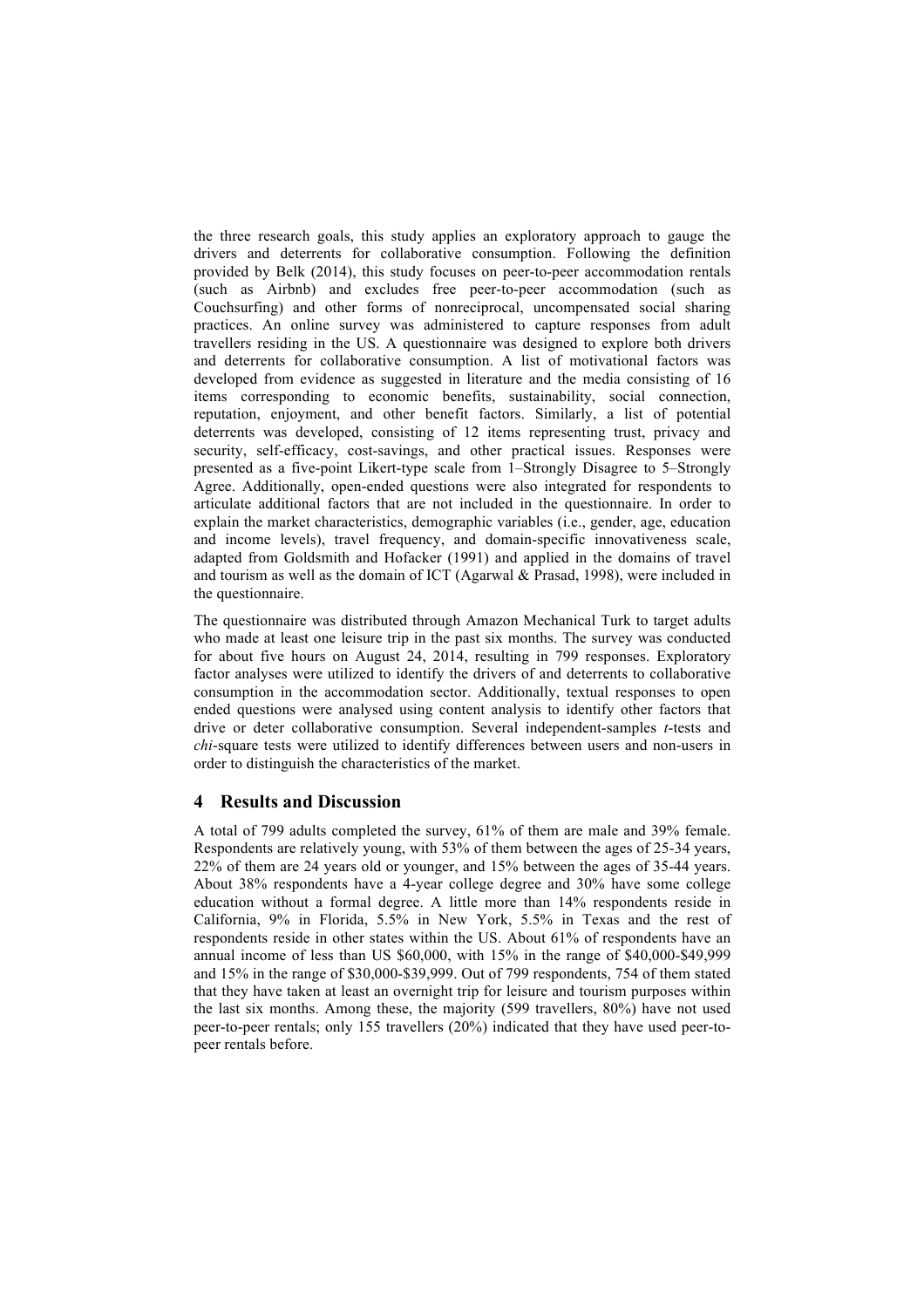#### **4.1 Market Characteristics**

Based on *chi*-square tests on the demographic characteristics between users and nonusers of peer-to-peer accommodation rentals, no significant differences were found in terms of gender and age (in contrast to Olson, 2013). Significant differences were found in terms of education (i.e., users are more educated than non-users,  $\chi^2 = 29.79$ ,  $df = 7$ ,  $sig. = .00$ ) and income (i.e., users have a higher income compared to nonusers,  $\chi^2 = 19.89$ ,  $df = 14$ , *sig.* = .00; consistent with Olson, 2013). This finding indicates that the market of the sharing economy in the travel industry consists of more educated consumers with higher income. Hence, based on the demographic characteristics alone, it can be suggested that collaborative consumption may imply more than just offering a low cost solution for travellers. Consumers who are well educated may have a greater awareness of the value in collaborative consumption. In terms of travel frequency, users travel more often than non-users ( $\chi^2$  = 50.37, *df* = 3,  $sig. = 0.00$ ) with 24% users travel more than three times a year and 51% travel 2–3 times a year, compared to 11% and 39% for non-users, respectively. In terms of accommodation choices, the majority in both groups (79% users and 83% non-users) indicated that they stay at hotels with known brands (such as Hilton and Marriott), more users stay at independent and boutique hotels (43%, compared to 27% nonusers), and more users stay at timeshares or condo rentals (26%, compared to 11% non-users) during traveling. This suggests that consumers of peer-to-peer accommodation rentals are more open to use different types of accommodation other than hotels with established brands. Thus, they may be more accustomed to different quality standards and experiences.

To assess the degree of innovativeness among users and non-users, domain-specific personal innovativeness scale (Goldsmith & Hofacker, 1991; Agarwal & Prasad, 1998) was adapted into two dimensions: tourism innovativeness and ICT innovativeness. Each construct consists of five items measuring how innovative respondents are compared to their peers in terms of travel and ICT. Using independent-samples *t*-tests, statistically significant difference was found in terms of travel innovativeness between users and non-users (Users:  $Mean = 3.43$ ,  $sd = .88$ ; Non-users:  $Mean = 2.93$ ,  $s.d. = 83$ ;  $t = -6.49$ ,  $sig. = .00$ ); users are more innovative in the travel domain than non-users (e.g., among the first to try out new tourism attractions or travel destinations compared to their friends). Hence, it can be suggested that participating in collaborative consumption in the travel context is relevant to personal travel innovativeness trait, which supports the finding from use pattern of accommodation types (i.e., users are open to new types of travel accommodation). However, in terms of ICT, there is no significant difference between the two groups (Users:  $Mean = 3.61$ ,  $sd = .95$ : Non-users:  $Mean = 3.50$ , *s.d.* = 89), both indicating that they are on the innovative side when it comes to trying out new information technology.

## **4.2 Deterrents of Collaborative Consumption**

Exploratory factor analysis (principal component analysis [PCA] with Varimax rotation) was employed to identify the underlying factors that prevented 80% of travellers from using peer-to-peer accommodation. Nine items converged into three factors, labelled as "[Lack of] Trust", "[Lack of] Efficacy", and "[Lack of] Economic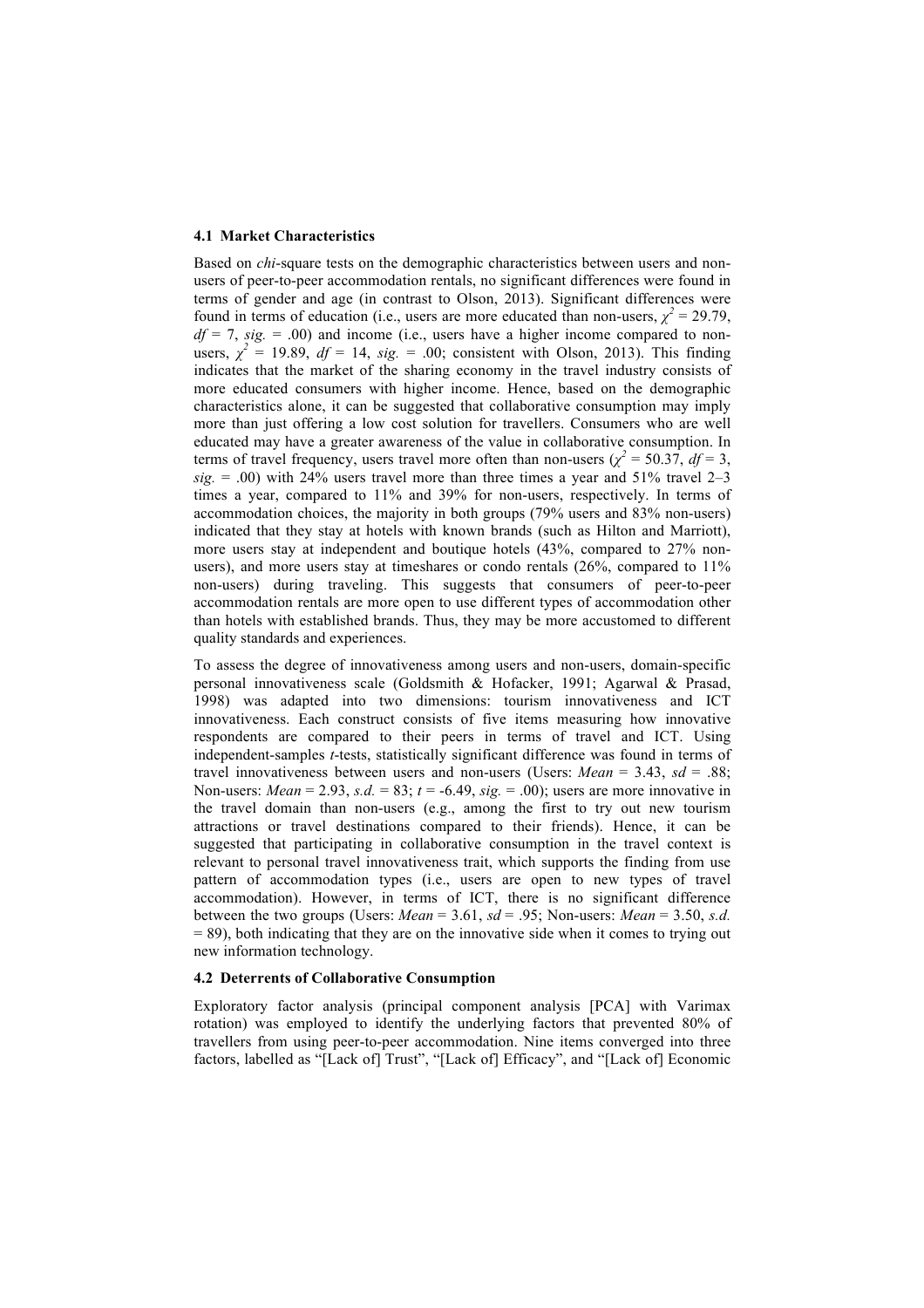Benefits" (see Table 1). The three components explain 74.80% of the total variance. Kaiser-Meyer-Olkin measure of sample adequacy (.78) and Bartlett's test of sphericity  $(\chi^2 = 2472.12, df = 36, sig. = .00)$  indicate that the factor analysis can be useful for this data. Items with loadings of less than .40 were dropped from the analysis. All three factors have Chronbach's alpha of .70 or more, supporting the reliability of the scales. The first factor that deterred travellers from using peer-to-peer rentals embodies their concerns and distrust towards accommodation hosts and the platform used to communicate and execute the transaction. This is consistent with the issues raised by Olson (2013), Keymolen (2013), and Owyang (2013). Secondly, travellers did not participate in collaborative consumption simply because they did not have enough information to use the system. Thirdly, the hindrance to collaborative consumption in accommodation services was the cost factor. Travellers chose not to use peer-to-peer accommodation because it did not generate enough savings to be considered valuable. This is consistent with previous literature on commercial sharing systems suggesting that consumers will only participate if the benefits outweigh the effort of collaborative consumption (e.g., Hennig-Thurau, Henning, & Sattler, 2007; Lamberton & Rose, 2012)

| <b>Factors</b>                                                  | Factor  | Eigen | Cumulative | Chronbach's |
|-----------------------------------------------------------------|---------|-------|------------|-------------|
|                                                                 | Loading | Value | Percent    | Alpha       |
| [Lack of] Trust                                                 |         | 2.91  | 32.34%     | .87         |
| I was concerned about safety.                                   | .88     |       |            |             |
| I was concerned about privacy.                                  | .86     |       |            |             |
| I did not trust the host(s).                                    | .85     |       |            |             |
| I did not trust the online platform                             | .67     |       |            |             |
| to execute the transaction.                                     |         |       |            |             |
| [Lack of] Efficacy                                              |         | 2.02  | 54.83%     | .74         |
| I did not have enough information<br><i>about how it works.</i> | .89     |       |            |             |
| $\ldots$ I did not know what it is.                             | .85     |       |            |             |
| it was not easy to search for the                               | .67     |       |            |             |
| list of vacation rentals online.                                |         |       |            |             |
| [Lack of] Economic Benefits                                     |         | 1.80  | 74.80%     | .80         |
| <i>it</i> was more expensive than staying<br><i>at hotels.</i>  | .88     |       |            |             |
| it did not save me enough money.                                | .85     |       |            |             |

**Table 1.** Deterrents to Using Peer-to-Peer Accommodation (*N* = 599)

From the overall means, Efficacy factor seemed to be the main barrier to using peerto-peer accommodation rentals (*Mean* = 3.27, *s.d.* = .99), followed by Trust (*Mean* = 3.00, *s.d.* = .89) and Economic Benefits (*Mean* = 2.82, *s.d.* = .82). Hence, an increase in users' familiarity with the platform and/or the community within the sharing economy may reduce the barrier to collaborative consumption. From responses to the open-ended question, a few respondents mentioned their scepticism associated with the legal standing of such businesses (i.e., due to cases of legal disputes between Airbnb hosts, property owners and guests as well as lack of clear government regulation). Hence, they chose not to engage in collaborative consumption for the ease of mind of "staying out of trouble" when they are away from home. When asked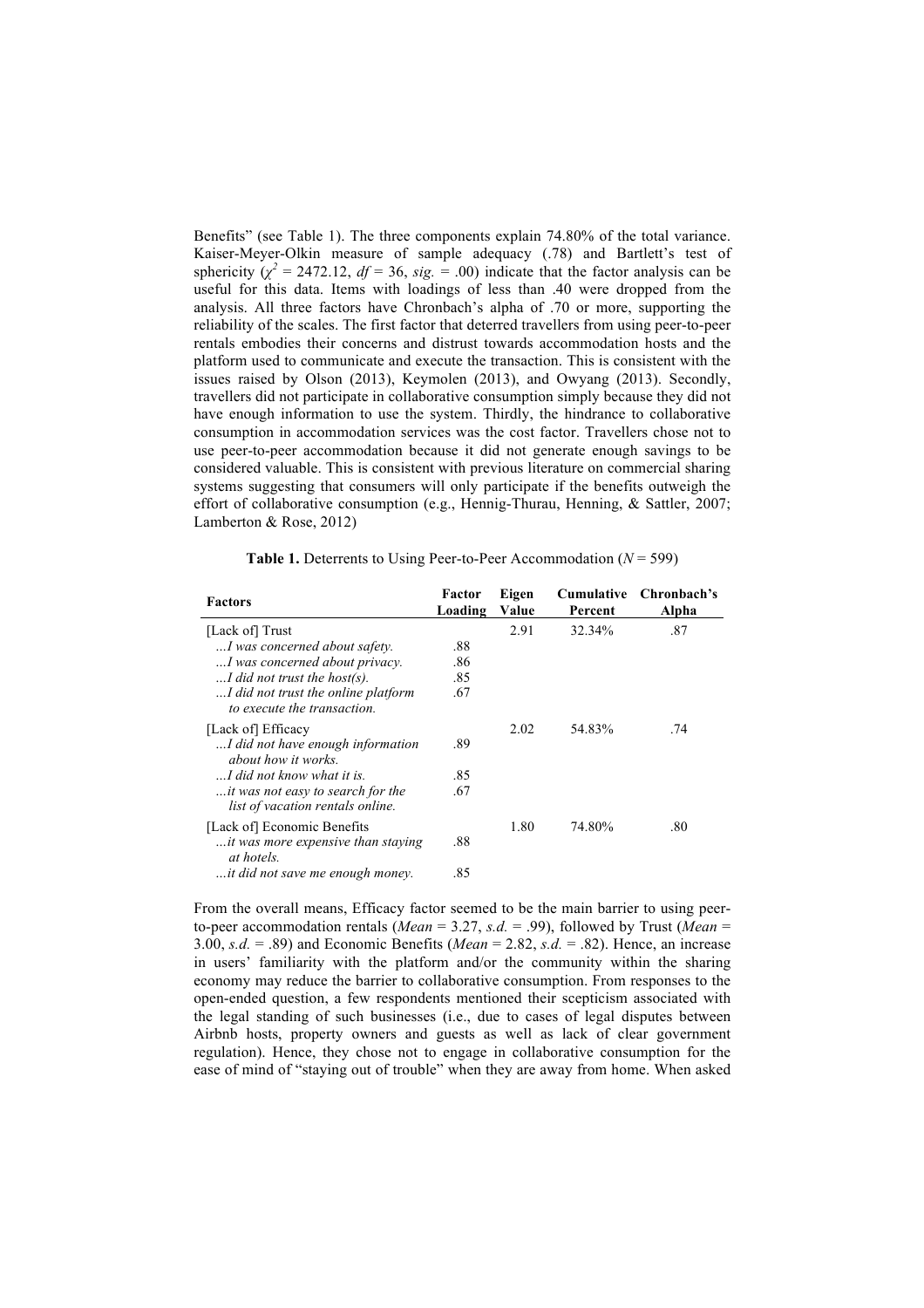about their future intention to stay at peer-to-peer rentals, non-users indicated that it is unlikely for them to use it in the future ( $Mean = 2.89$ ,  $s.d. = .85$ ).

#### **4.3 Drivers of Collaborative Consumption**

Exploratory factor analysis was also employed to identify the drivers of collaborative consumption among users. Three underlying factors emerged and are labelled as "Sustainability", "Community", and "Economic Benefits" (see Table 2). Items with loadings of less than .40 and items with loadings of .40 or more on two or more components were dropped from the analysis. The three components explain 73.37% of the total variance. Kaiser-Meyer-Olkin measure of sample adequacy (.82) and Bartlett's test of sphericity ( $\chi^2$  = 973.51, *df* = 55, *sig.* = .00) indicate that the factor analysis can be useful for this data. Chronbach's alpha of .70 or more supports the reliability of all three scales.

| <b>Factors</b>                                                                                                | Factor<br>Loading | Eigen<br>Value | Cumulative<br>Percent | Chronbach's<br>Alpha |
|---------------------------------------------------------------------------------------------------------------|-------------------|----------------|-----------------------|----------------------|
| Sustainability<br>I would like to reduce the<br>consumption of energy and other<br>resources while traveling. | .93               | 3.68           | 33.49%                | .92                  |
| I would like to be a more socially<br>responsible traveller.                                                  | .93               |                |                       |                      |
| I would like to reduce the negative<br>impacts of travel on the<br>environment.                               | .91               |                |                       |                      |
| I would like to support the local<br>economy.                                                                 | .71               |                |                       |                      |
| it was a more sustainable business<br>model.                                                                  | .65               |                |                       |                      |
| Community                                                                                                     |                   | 2.39           | 55.20%                | .82                  |
| I would like to have a more<br>meaningful interaction with the<br>hosts.                                      | .84               |                |                       |                      |
| I would like to get to know people<br>from the local neighbourhoods.                                          | .83               |                |                       |                      |
| I would like to get insiders' tips on<br><i>local attractions.</i>                                            | .79               |                |                       |                      |
| Economic Benefits                                                                                             |                   | 2.00           | 73.37%                | .73                  |
| it saved me money.                                                                                            | .85               |                |                       |                      |
| it helped me lower my travel cost.                                                                            | .84               |                |                       |                      |
| I would like to have higher quality<br>accommodation with less money.                                         | .73               |                |                       |                      |

**Table 2.** Motivations to Use Peer-to-Peer Accommodation  $(N = 155)$ 

First, collaborative consumption was driven by the motivation to be more responsible travellers, to reduce the negative impacts of travel on the environment, to use resources more responsibly, and to support local economy. This is consistent with the suggestions from Bostman and Rogers (2010) and Gansky (2010). Secondly, collaborative consumption was driven by social motivations to get to know, interact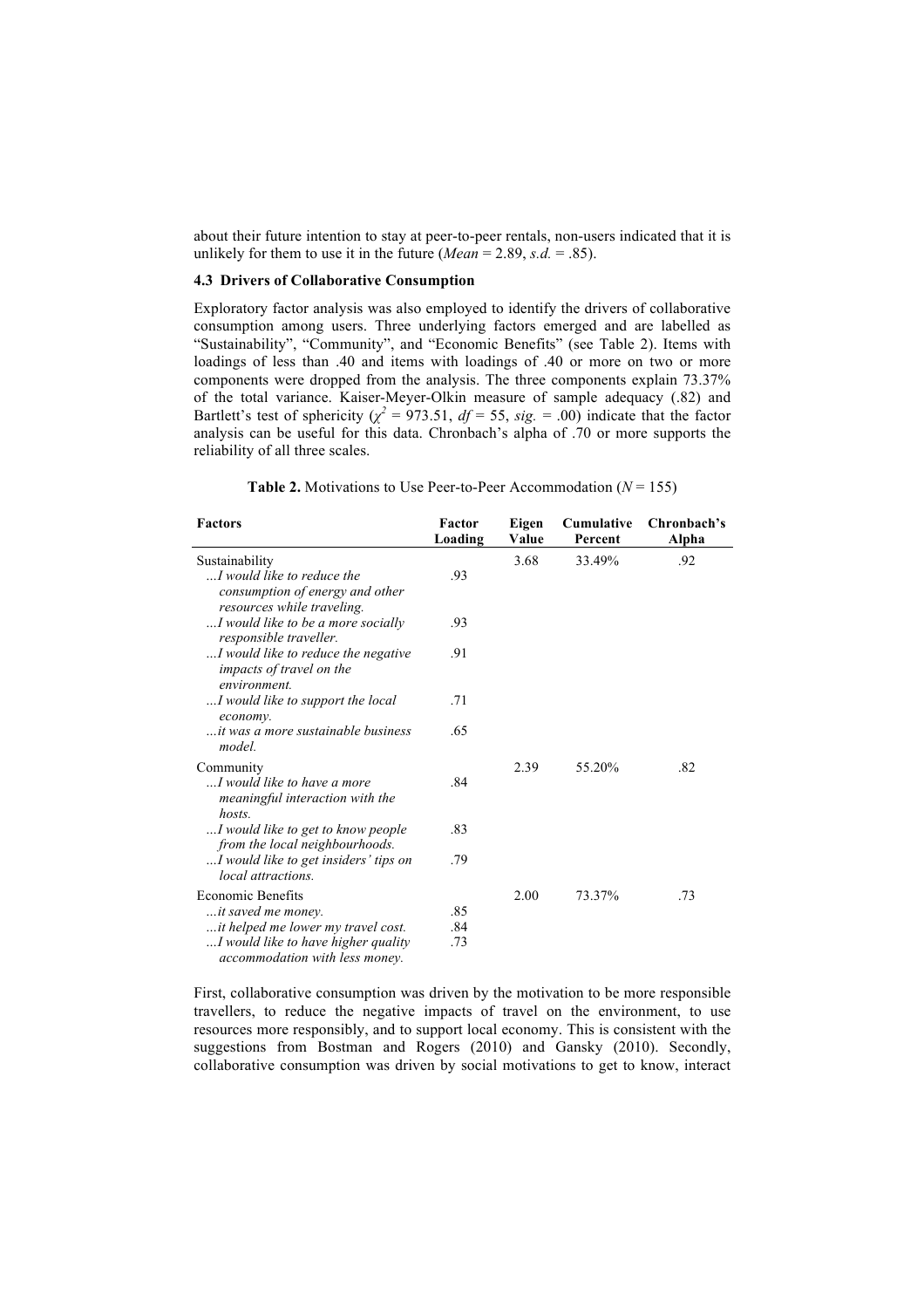and connect with local communities in a more meaningful way, which is consistent with Bostman and Rogers (2010). The two motivational factors are consistent with Owyang's (2013) suggestion on the societal drivers of collaborative consumption. Finally, getting quality accommodation with less cost drove travellers to choose peerto-peer rentals, which is consistent with suggestions from literature (Botsman  $\&$ Rogers, 2010; Gansky, 2010; Lamberton & Rose, 2012; Owyang, 2013; Sacks, 2011).

From the overall means, users indicated that the highest motivation was the Economic Benefits factor (*Mean* = 4.24, *s.d.* = .57). The other two factors were only slightly different (Community, *Mean* = 3.40, *s.d.* = .95; Sustainability, *Mean* = 3.37, *s.d.* = .90). While respondents recognized the motivations to connect with others as well as to protect the environment as the drivers of collaborative consumption, the costsavings factor is still a dominant reason to engage in peer-to-peer consumption. From responses to the open-ended question, one reason to use peer-to-peer rentals was to have an authentic experience by staying with locals and, hence, adopting local lifestyle. Users stated that it is highly likely for them to use peer-to-peer rentals again in the future (*Mean* = 4.24, *s.d.* = .78).

# **5 Conclusion and Implication**

In order to better explain the phenomenon of collaborative consumption in the context of travel and hospitality, this study explored the market characteristics, the motivational factors that drove the participation in the sharing economy, and the potential impacts of collaborative consumption on travel patterns. The market characteristics for collaborative consumption were derived from comparing groups of users ( $N = 155$ ) and non-users ( $N = 599$ ) in terms of demographic characteristics, travel behaviour, and personal innovativeness. The market for collaborative consumption in the travel context is characterized with highly educated consumers with higher income, who travel more frequently, are more open to different types of accommodation, and are more innovative in the travel domain. The finding suggests that, even though associated with lower cost, peer-to-peer accommodation attracted consumers who are in the high-income bracket. Those participating in collaborative consumption are highly educated, travel more often and use less conventional types of accommodation (e.g., boutique hotels, condo rentals and timeshare, etc.) and, thus, might be accustomed to different standards of quality and experience. This is relevant with their innovativeness trait as they are more open to new offerings in the travel domain. Therefore, the results confirm that collaborative consumption penetrates the market not only as a low cost alternative to accommodation, but more so as a new "mode" of traveling.

Three factors were identified as deterrents to collaborative consumption in the accommodation sector. They are: Trust (i.e., mistrust between strangers, distrust towards technology), Efficacy (i.e., travellers did not know how the system works or found it hard to operate) and Economic Benefits (i.e., lack of cost-savings). The following proposition is suggested:

*P1. (Lack of) Trust, (Lack of) Efficacy and (Lack of) Economic Benefits deter participation in collaborative consumption.*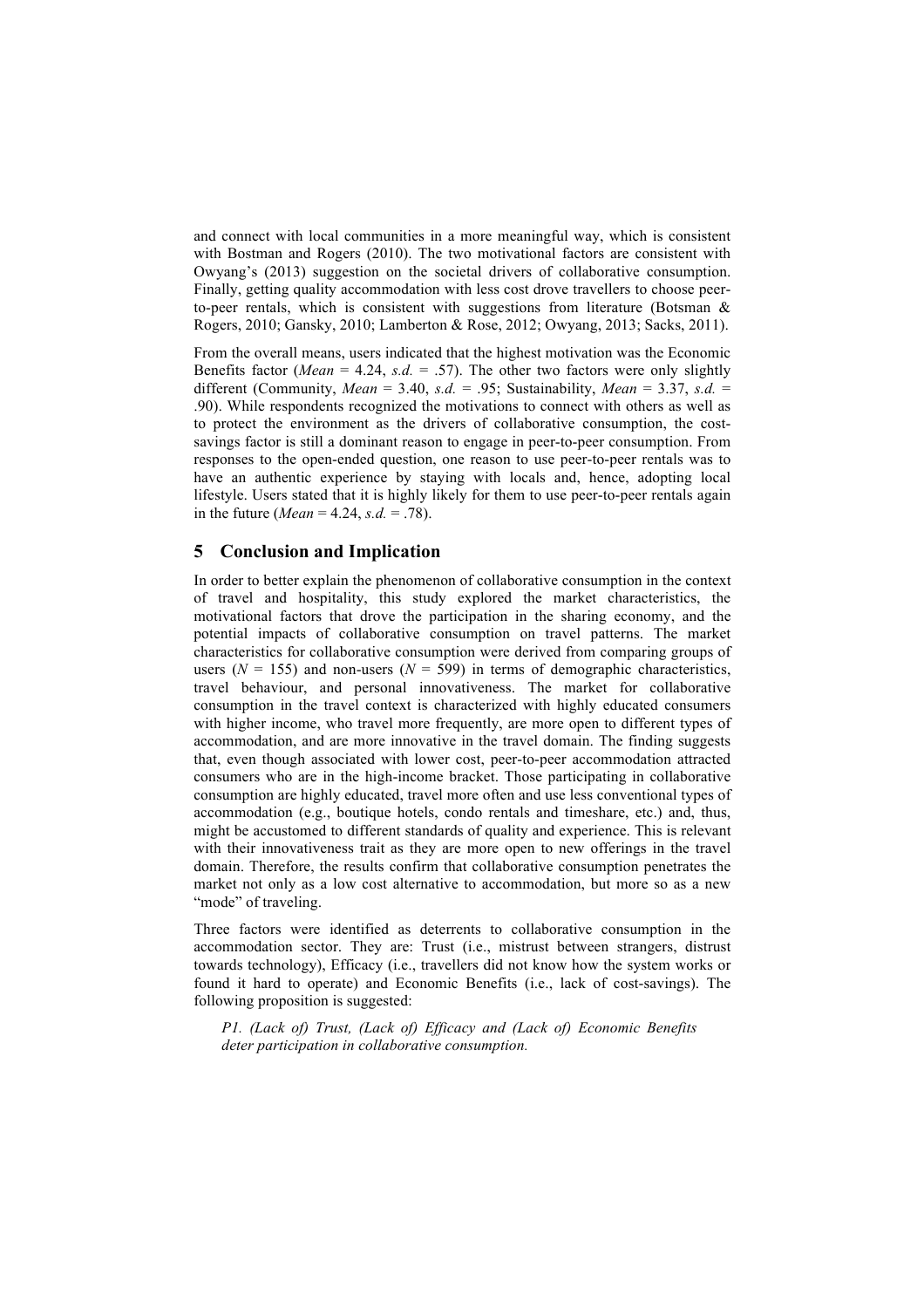Three factors were identified as drivers of collaborative consumption in the accommodation sector. They are: Sustainability (i.e., to travel more responsibly and to reduce negative impacts on the environment), Community (i.e., to develop meaningful social connections) and Economic Benefits (i.e., to get more value with less cost). The following proposition is suggested:

*P2. Sustainability, Community and Economic Benefits motives drive participation in collaborative consumption.* 

Based on the findings, in order to reduce barrier to entry and increase participation, peer-to-peer accommodation businesses need to develop a platform that helps increase trust among users (e.g., with the inclusion of reputation scoring or regulatory measures), to educate the market to increase familiarity with the systems, and to highlight the sustainability and economic benefits from collaborative consumption (e.g., by offering transparent, side by side comparison with competing accommodation businesses). On the other hand, hotel businesses need to rethink their strategies to stay competitive in the market, considering the advantage of collaborative consumption in terms of sustainability, community, and cost-savings. Furthermore, tourism destinations should encourage collaborative consumption to promote a healthy competition in the accommodation sector by setting up necessary regulations in order to optimize its benefits for the local economy and, at the same time, to protect the users (i.e., hosts and guests). Finally, because this research is exploratory in nature, future research should test and verify the propositions in different contexts to support the applicability of the scales and generalizability of the findings in this study. Additionally, other factors such as enjoyment and reputation (from previous literature) that did not converge in this study, as well as authenticity and legal/regulatory concerns (as emerged from the open-ended questions) should be verified further.

## **References**

- Agarwal, R. & Prasad, J. (1998). A conceptual and operational definition of personal innovativeness in the domain of information technology*. Information Systems Research* 9(2): 204-215.
- Algar, R. (2007). Collaborative consumption. *Leisure Report* (April 2007): 16-17.
- Bardhi, F. & Eckhardt, G.M. (2012). Access-based consumption: The case of car-sharing. *Journal of Consumer Research* 39(4): 881-898.
- Belk, R. (2014). You are what you can access: Sharing and collaborative consumption online. *Journal of Business Research* 67(8): 1595-1600.
- Botsman, R. & Rogers, R. (2011). *What's Mine is Yours: The Rise of Collaborative Consumption*. New York, NY: Harper Business.
- Buczynski, B. (2013). *Sharing is Good. How to Save Money, Time and Resources through Collaborative Consumption*. Gabriola Island, BC: New Society Publishers.
- Chong, A. Y.-L., Ooi, K.-B., & Sohal, A. (2009). The relationship between supply chain factors and adoption of e-collaboration tools: An empirical examination. *International Journal of Production Economics* 122(1): 150-160.
- Comunispace/Ogilvy (2011). *Eyes Wide Open, Wallets Half Shut: The Emerging Post-Recession Consumer Consciousness.* White Paper. Retrieved from https://assets.ogilvy.com/truffles\_email/eyeswideopen\_press/Eyes\_wideshut.pdf.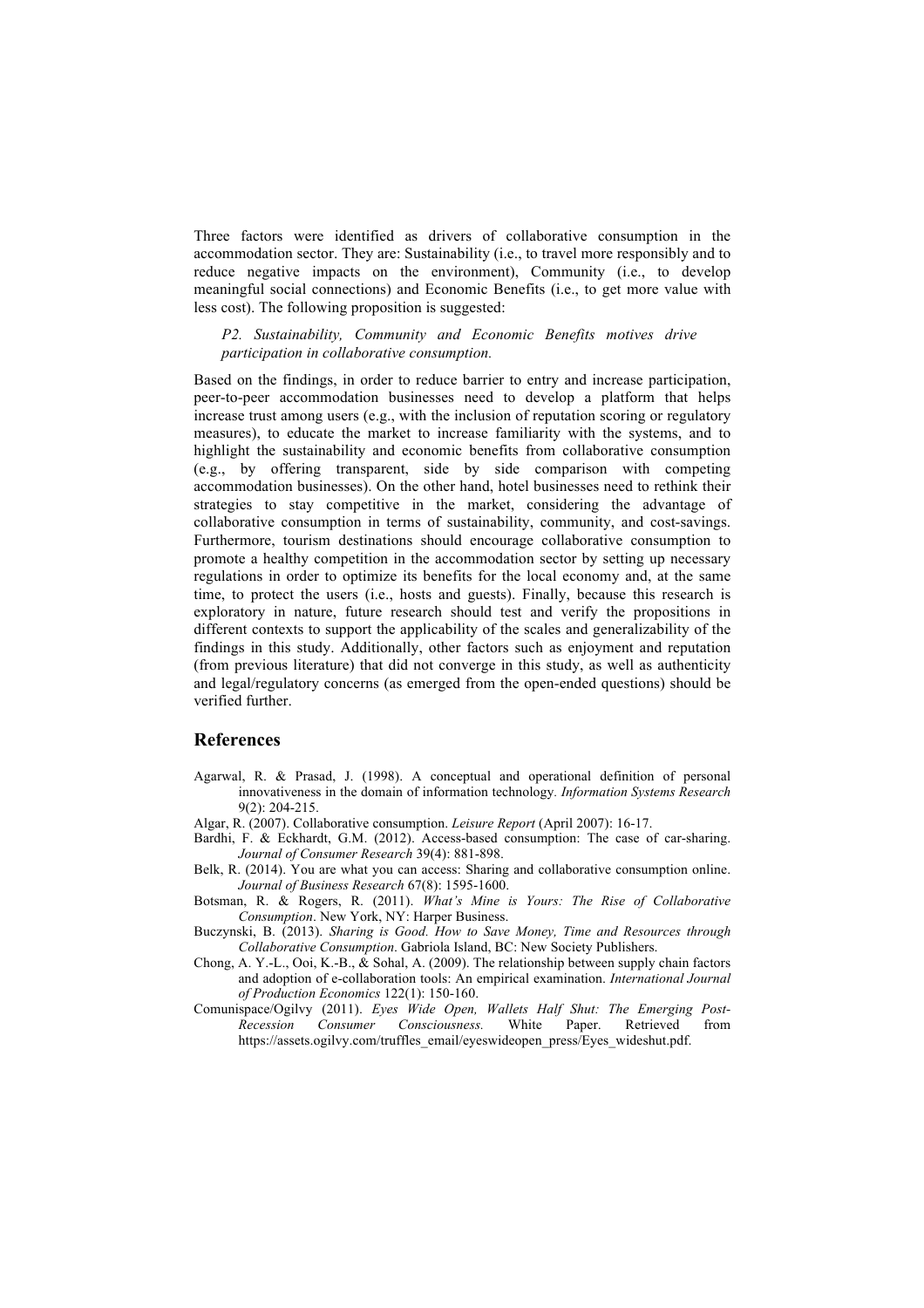- Couture, A., Arcand, M., Sénécal, S., & Oullet, J.-F. (2013, OnlineFirst). The influence of tourism innovativeness on online consumer behavior. *Journal of Travel Research*. DOI: 10.1177/0047287513513159.
- Economist, The (2013). Peer-to-peer rental: The rise of the sharing economy. Retrieved from http://www.economist.com/news/leaders/21573104-internet-everything-hire-risesharing-economy.
- Gansky, L. (2010). *The Mesh: Why the Future of Business is Sharing*. New York, NY: Portfolio Penguin.
- Geron, T. (2012). Airbnb had \$56 million impact on San Francisco: Study. *Forbes*. Retrieved from http://www.forbes.com/sites/tomiogeron/2012/11/09/study-airbnb-had-56 million-impact-on-san-francisco/.
- Geron, T. (2013). Airbnb and the unstoppable rise of the share economy. *Forbes.* Retrieved from http://www.forbes.com/sites/tomiogeron/2013/01/23/airbnb-and-the-unstoppablerise-of-the-share-economy/.
- Goldsmith, R. E. & Freiden, J. B. (1995). The generality/specificity issue in consumer innovativeness research. *Technovation* 15(10): 601-612.
- Goldsmith, R. E. & Hofacker, C. F. (1991). Measuring consumer innovativeness. *Journal of Academy Marketing Science* 19(3): 209-222.
- Goldsmith, R. E., & Lafferty, B. (2001). Innovative Online Buyers. In the Proceedings of the *Annual Conference* (pp. 275-278). Society for Marketing Advances.
- Hamari, J., Sjöklint, M., & Ukkonen, A. (2013). The sharing economy: Why people participate in collaborative consumption. Working Paper. Retrieved from http://papers.ssrn.com/sol3/papers.cfm?abstract\_id=2271971.
- Hennig-Thurau, T., Henning, V., & Sattler, H. (2007). Consumer file sharing of motion pictures. *Journal of Marketing* 71(4): 1-18.
- Keymolen, E. (2013). Trust and technology in collaborative consumption. Why it is not just about you and me. *In* Leenes, R. E., & Kosta, E. (Eds.), Bridging Distances in Technology and Regulation (pp. 135-150). Oisterwijk: Wolf Legal Publishers.
- Lamberton, C. P. & Rose, R. L. (2012). When ours is better than mine? A framework for understanding and altering participation in commercial sharing systems. *Journal of Marketing* 76(4): 109-125.
- Olson, K. (2013). National Study Quantifies Reality of the "Sharing Economy" Movement. Retrieved from http://www.campbell-mithun.com/678 national-study-quantifiesreality-of-the-sharing-economy-movement.
- Owyang, J. (2013). *The Collaborative Economy: Products, services and market relationships*  have changed as sharing startups impact business models. To avoid disruption, *companies must adopt the Collaborative Economy Value Chain* (A Market Definition Report). Altimeter.
- Park, H., Suh, W., & Lee, H. (2004). A role-driven component-oriented methodology for developing collaborative commerce systems. *Information and Software Technology* 46(12): 819-837.
- Ratnasingam,P. (2004). The impact of collaborative commerce and trust in web services. *Journal of Enterprise Information Management* 17(5): 382-387.
- Rogers, E. M. (2003). *The Diffusion of Innovation* (5<sup>th</sup> Ed.). New York, NY: Free Press.
- Rogers, E. M. & Shoemaker, F. F. (1971). *Communication of innovations: A cross-cultural approach.* New York, NY: Free Press.
- Sacks, D. (2011). The sharing economy. *Fast Company*. Retrieved from http://www.fastcompany.com/1747551/sharing-economy.
- San-Martín, H. & Herrero, A. (2012). Influence of the user's psychological factors on the online purchase intention in rural tourism: Integrating innovativeness to the UTAUT framework. *Tourism Management* 33 (1): 341-50.
- Urban, G. L. & von Hippel, E. (1988). Lead user analyses for the development of new industrial products. *Management Science* 34(5): 569-582.
- von Hippel, E. (1986). Lead users: A source of novel product concepts. *Management Science* 32(7): 791-805.